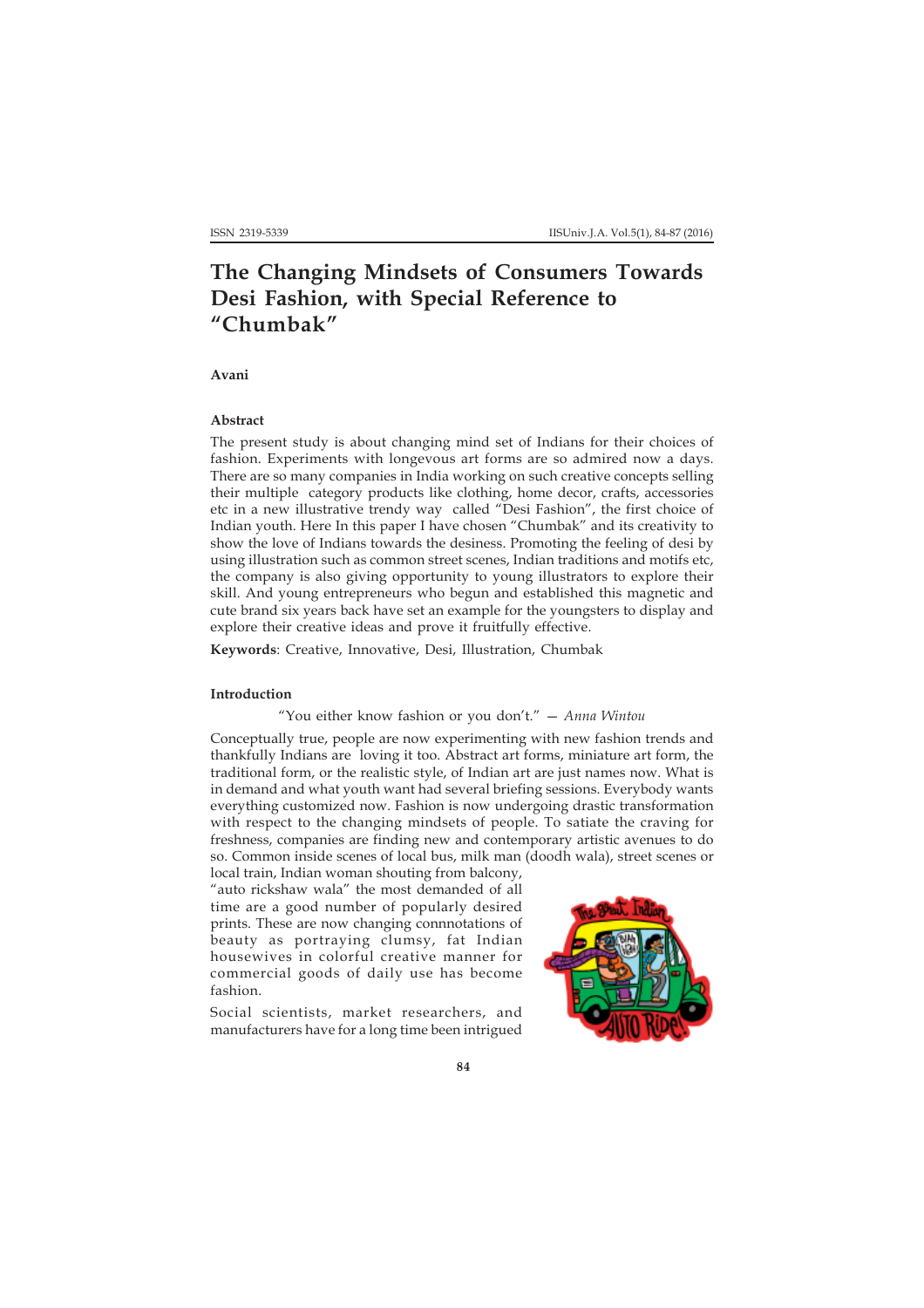by questions, such as, 'why do some products get picked up faster than others?", "why do people preserve loyalty to a brand for years?", and "why are certain promiscuous when it comes to brand selection?". The domain of the mind is hard to gauge as the common man is lured by innumerable want and desires, which are further ignited by the availability of plethora of products and exposure to fierce advertising in the mass media. As in the case of a popular brand "Chumbak" which provides a wide range of multiple fashionable products like clothing, home décor, craft, fashion accessories etc through its retail stores and ecommerce platforms working on such interesting illustrative and colorful concept. Life has been much convenient since street fashion walked the runways. People finally got a chance to flaunt their comfort-driven style. Their everyday go-to style involves a simple tee, a favourite pair of jeans and casual shoes. They are cool, comfortable, trendy, and given the numerous styles available today. Bright colours specially yellow and red and pieces of creative craft are the first things that catch your attention.

Chumbak is working towards presenting an idea to create fun and bright Indian souvenirs, with footprints in Bengaluru, Mumbai and Delhi Chumbak today has become a lifestyle brand. Chumbak also has inescapable stores in Delhi and Bengaluru and 35 pop- up stores all over India. Handicrafts that were becoming the only souvenir option are now very common to public reach. Chumbak is for young Indians who wore India on their sleeves. It is a link between people clothing choices and their emotional states. We feel desi Indian when we wear something printed Indians tradition. It's a good way to recall that actually we are "Desi" and we have typical desiness inside every Indian.

The core of this trend lies in embracing the chic factor with a major dose of casual style. This is not only cool but provides comfort as well. Chumbak, whose primary customers are in the age group of 18-30 years, which is the age of experimenting with new and contemporary modern trends.

Chumbak started in 2010 by young entrepreneurs who begun and established this fascinating and appealing brand six years back with a moto to provide utilizable and uniquely designed products for everyday people. During initial days, the products on offer were limited to magnets (Chumbak), mugs, key chains etc which developed into a complete lifestyle brand. Through the last 5 years, it has evolved to display a variety of products touching various aspects of a consumer's lifestyle counting stationery, souvenirs, boxers and tees, phone cases, laptop sleeves, wallets and bags targeting consumers worldwide. Products like coffee mugs possess scenes of Indian festivals, rituals and weddings. Dining utensils are interesting with street scenes bringing to mind a sense of déjà vu in attaining the trend and displaying loud and implausible aspects of daily life incidents. Innovatively illustrated 'Pehelwan' on travel neck pillow and much more are most common in buying pattern nowadays.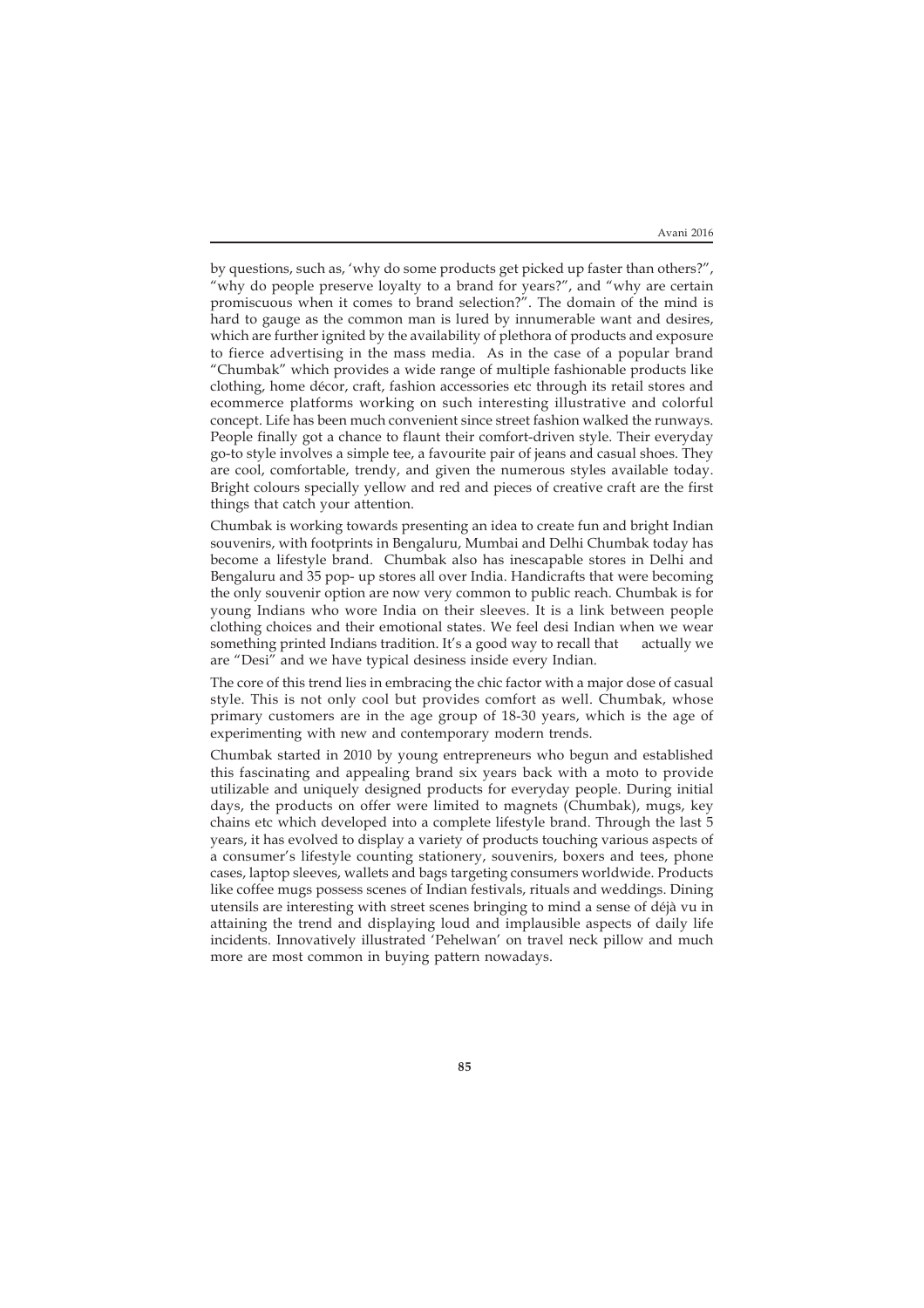

It will be not wrong to say that every daily use items are being explored with different art forms, but we must point out that the clothes too could impress with cardigans with a yellow submarine; restraining hand like boxers with bunnies; a tee with an attractive 'Midnight Readers' having a print of a boy and girl reading and hanging out. There are shelves of ill-fitted skirts covered in illustrations. Few of Chumbak's most popular items comprise an iPhone case with a motif of the famous Indian auto rickshaw, and coffee mugs imprinted with liquor bottles of all shapes, sizes and colours. Illustrations for men are more fully developed, making the clothes vastly more appealing. Men are seen proudly having clothes like moustaches, trucks, owl and motif pattern of insects etc. Chumbak has a unique feature too that is 'customized gifts' especially for the occasions of anniversaries, birthdays, farewells, dates etc which connect people emotionally too with this brand and its products.

Chumbak follows a mission to make everyday objects interesting with colorful and contemporary designs by building a brand that brings smiles to people's lives. The Contemporary Indian art is a mix of positive and radical, with fresh creative young artists experimenting with multiple and expressive sort of ideas. Most of the Indian arts have migrated to west or learnt new forms of idiom to redefine their works by depicting artworks with a fine balance of India in past and their new found experiences and trends in the west. This transcends natural and cross cultural barriers. Budding and young artists have elaborated and impressed on different forms of illustrations which are taken from daily life of

common Indian consumer's over the canvasses which are ground breaking and experimenting art techniques. This new form of art scene is highly vibrant and integrated for the country today. The fine blend of traditional and modern methods in art works by Chumbak is noticeably remarkable.